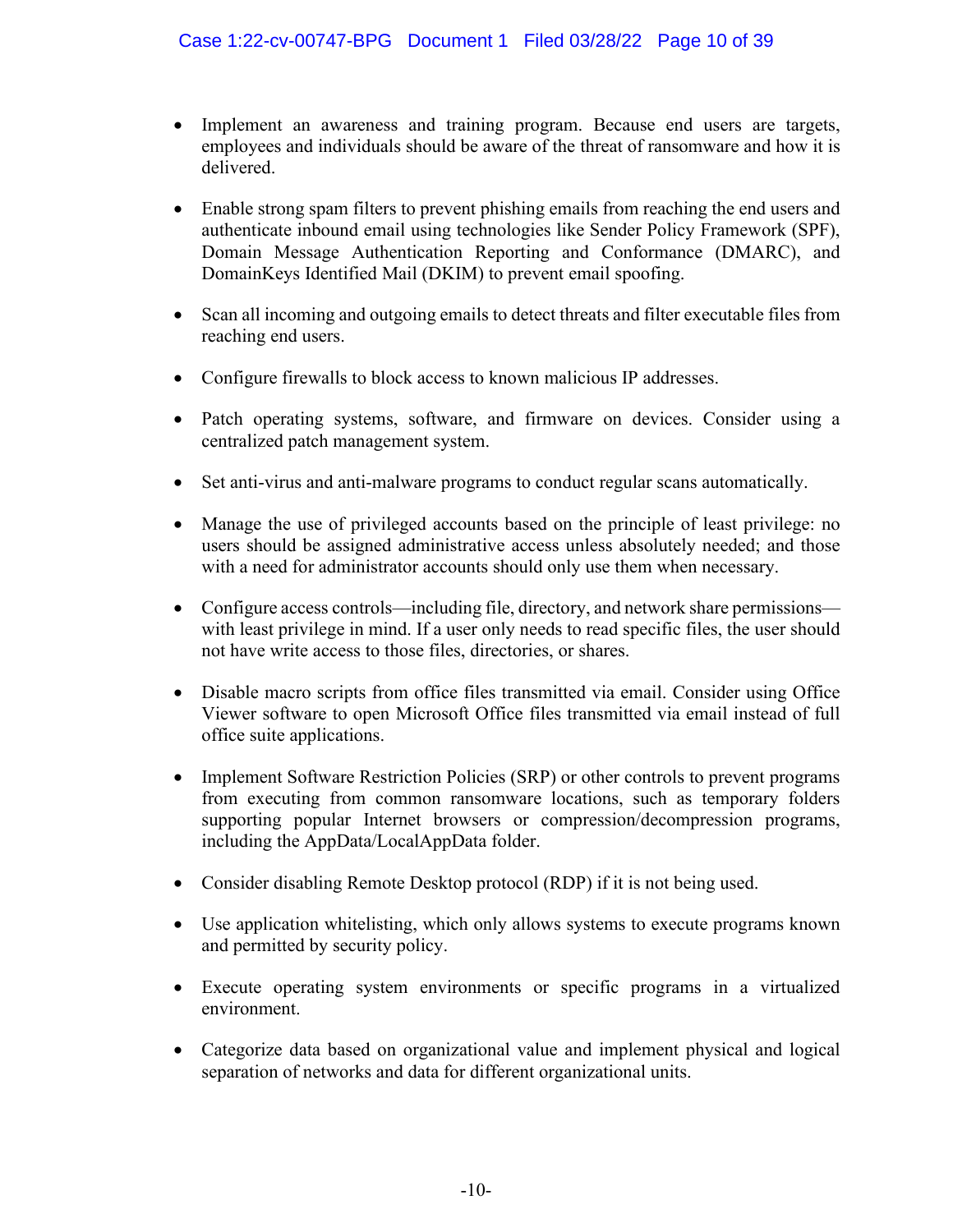43. To prevent and detect cyber-attacks Defendant could and should have implemented,

as recommended by the United States Cybersecurity & Infrastructure Security Agency, the

following measures:

- **Update and patch your computer**. Ensure your applications and operating systems (OSs) have been updated with the latest patches. Vulnerable applications and OSs are the target of most ransomware attacks….
- **Use caution with links and when entering website addresses**. Be careful when clicking directly on links in emails, even if the sender appears to be someone you know. Attempt to independently verify website addresses (e.g., contact your organization's helpdesk, search the internet for the sender organization's website or the topic mentioned in the email). Pay attention to the website addresses you click on, as well as those you enter yourself. Malicious website addresses often appear almost identical to legitimate sites, often using a slight variation in spelling or a different domain (e.g., .com instead of .net)….
- **Open email attachments with caution**. Be wary of opening email attachments, even from senders you think you know, particularly when attachments are compressed files or ZIP files.
- **Keep your personal information safe**. Check a website's security to ensure the information you submit is encrypted before you provide it….
- **Verify email senders**. If you are unsure whether or not an email is legitimate, try to verify the email's legitimacy by contacting the sender directly. Do not click on any links in the email. If possible, use a previous (legitimate) email to ensure the contact information you have for the sender is authentic before you contact them.
- **Inform yourself**. Keep yourself informed about recent cybersecurity threats and up to date on ransomware techniques. You can find information about known phishing attacks on the Anti-Phishing Working Group website. You may also want to sign up for CISA product notifications, which will alert you when a new Alert, Analysis Report, Bulletin, Current Activity, or Tip has been published.
- **Use and maintain preventative software programs**. Install antivirus software, firewalls, and email filters—and keep them updated—to reduce malicious network traffic... $^1$  $^1$
- 44. To prevent and detect cyber-attacks attacks Defendant could and should have

<span id="page-10-0"></span><sup>&</sup>lt;sup>1</sup> See Security Tip (ST19-001) Protecting Against Ransomware (original release date Apr. 11, 2019), *available at:* https://us-cert.cisa.gov/ncas/tips/ST19-001 (last visited Nov. 11, 2021).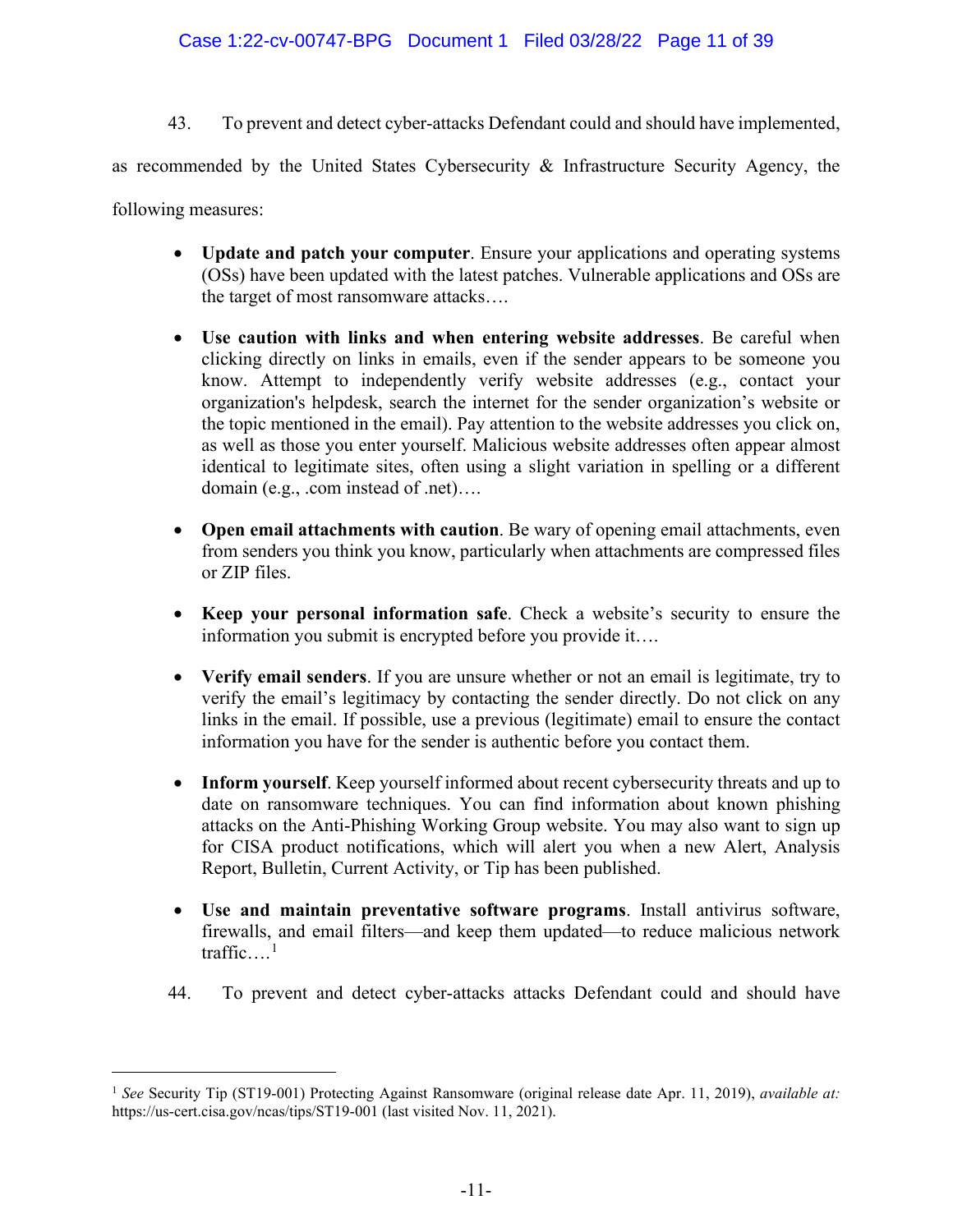implemented, as recommended by the Microsoft Threat Protection Intelligence Team, the

following measures:

### **Secure internet-facing assets**

- Apply latest security updates
- Use threat and vulnerability management
- Perform regular audit; remove privileged credentials;

## **Thoroughly investigate and remediate alerts**

Prioritize and treat commodity malware infections as potential full compromise;

## **Include IT Pros in security discussions**

Ensure collaboration among [security operations], [security admins], and [information technology] admins to configure servers and other endpoints securely;

## **Build credential hygiene**

Use [multifactor authentication] or [network level authentication] and use strong, randomized, just-in-time local admin passwords;

# **Apply principle of least-privilege**

- Monitor for adversarial activities
- Hunt for brute force attempts
- Monitor for cleanup of Event Logs
- Analyze logon events;

### **Harden infrastructure**

- Use Windows Defender Firewall
- Enable tamper protection
- Enable cloud-delivered protection
- Turn on attack surface reduction rules and [Antimalware Scan Interface] for Office [Visual Basic for Applications].<sup>[2](#page-11-0)</sup>

<span id="page-11-0"></span><sup>2</sup> *See* Human-operated ransomware attacks: A preventable disaster (Mar 5, 2020), *available at:*  https://www.microsoft.com/security/blog/2020/03/05/human-operated-ransomware-attacks-a-preventable-disaster/ (last visited Nov. 11, 2021).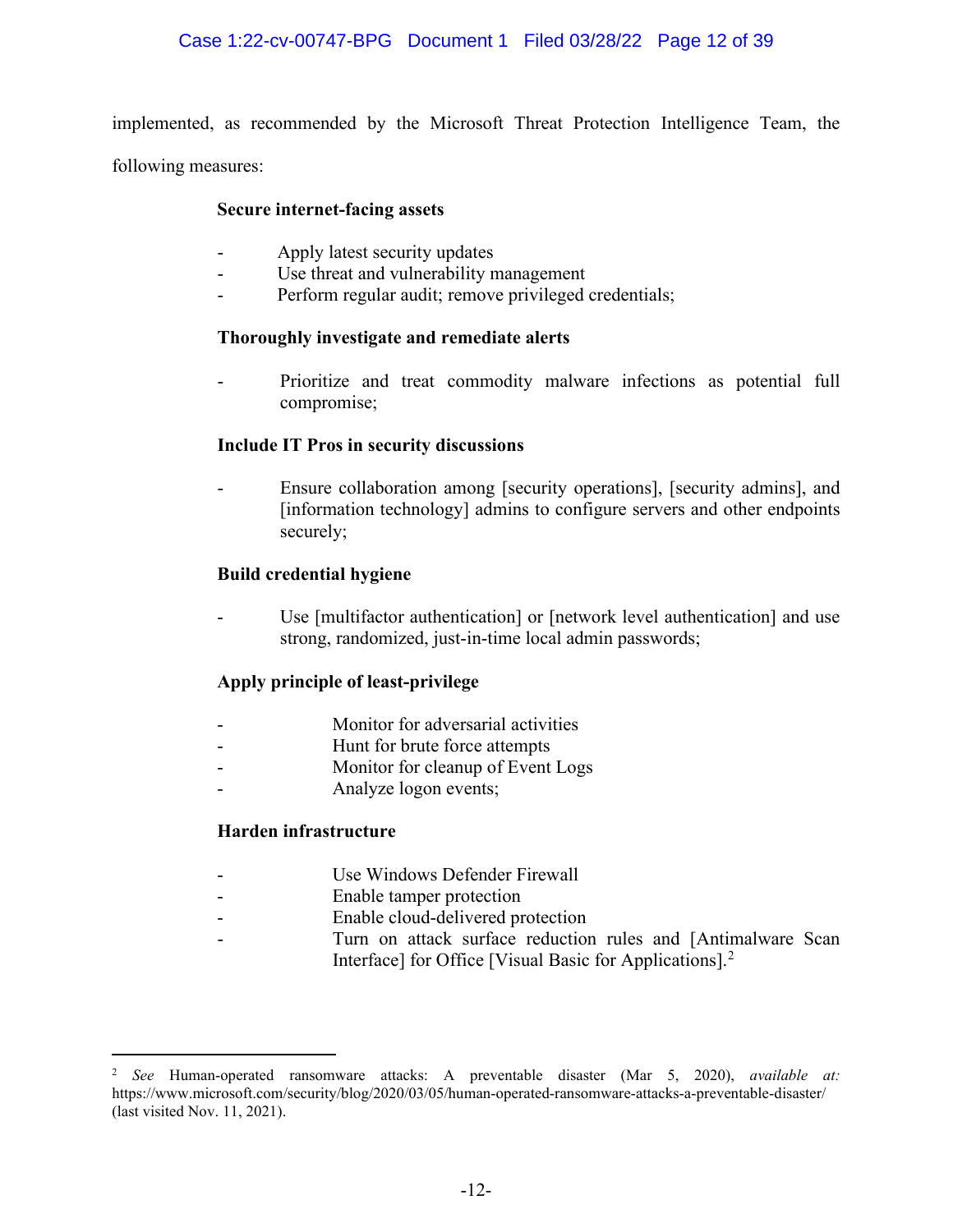#### Case 1:22-cv-00747-BPG Document 1 Filed 03/28/22 Page 13 of 39

45. Upon information and belief, Defendant also transmitted and stored unencrypted PII in employee emails, a grossly negligent act.

46. Given that Defendant wasstoring the PII of Plaintiff and Class Members, Defendant could and should have implemented all of the above measures to prevent and detect cyber-attacks.

47. The occurrence of the Data Breach indicates that Defendant failed to adequately implement one or more of the above measures to prevent what appears to be an email phishing attack (which is the most common and easily thwarted form of cyberattack), resulting in the Data Breach and the exposure of the PII of an undisclosed amount of current and former consumers, including Plaintiff and Class Members.

### *Defendant Acquires, Collects, and Stores the PII of Plaintiff and Class Members*

48. Defendant acquired, collected, and stored the PII of Plaintiff and Class Members.

49. Defendant retains and stores this information, and derives a substantial economic benefit from the PII that it collects. But for the collection of Plaintiff's and Class Members' PII, Defendant would be unable to perform its tax and business services.

50. By obtaining, collecting, and storing the PII of Plaintiff and Class Members, Defendant assumed legal and equitable duties and knew or should have known that it was responsible for protecting the PII from disclosure.

51. Plaintiff and Class Members have taken reasonable steps to maintain the confidentiality of their PII and relied on Defendant to keep their PII confidential and maintained securely, to use this information for business purposes only, and to make only authorized disclosures of this information.

52. Defendant could have prevented this Data Breach by instituting policies and practices not to transmit or store unencrypted PII in employee email account, or by properly

-13-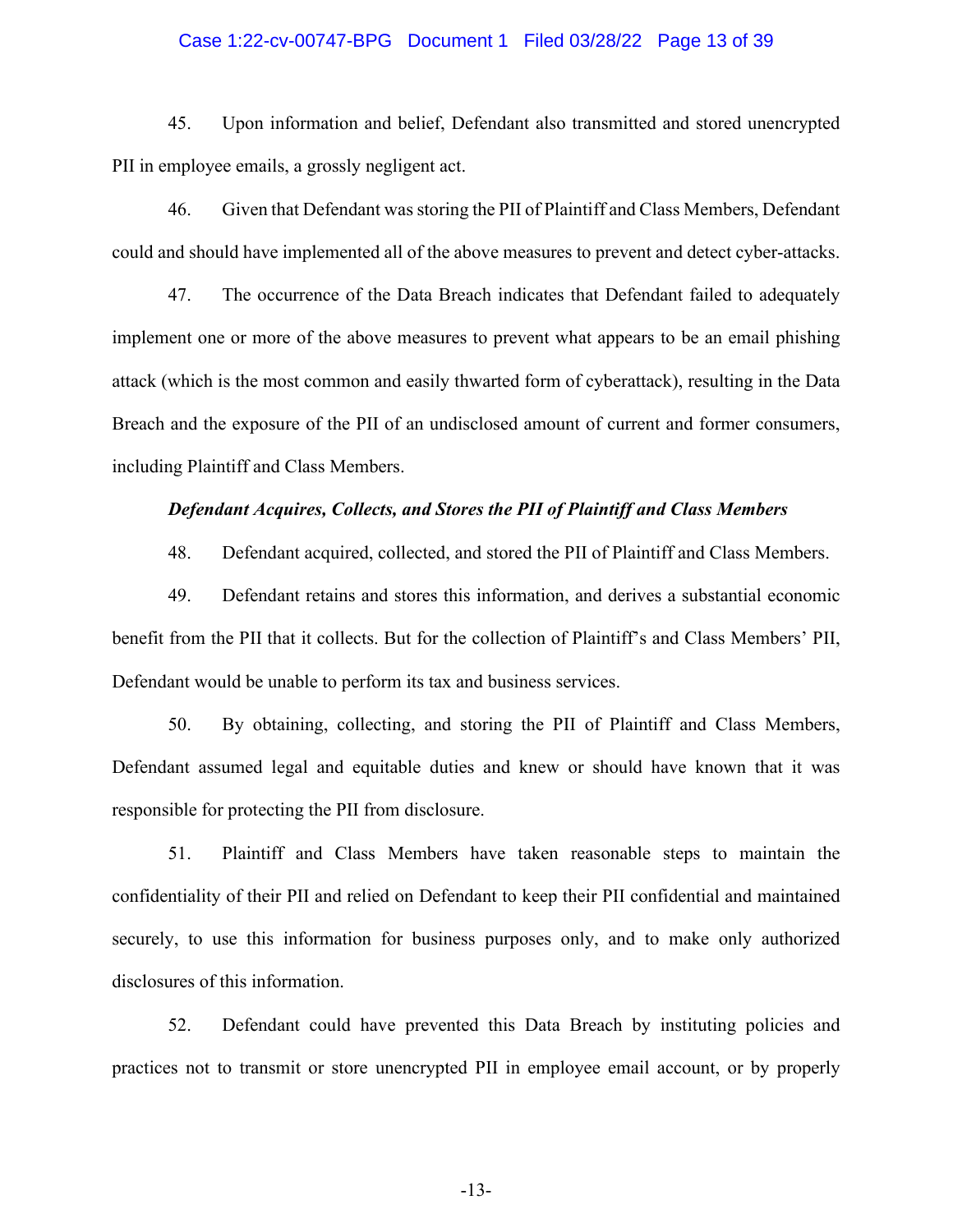## Case 1:22-cv-00747-BPG Document 1 Filed 03/28/22 Page 14 of 39

securing and encrypting the emails, files and file servers containing the PII of Plaintiff and Class Members.

53. Defendant's policies on its website include promises and legal obligations to maintain and protect PII, demonstrating an understanding of the importance of securing PII. In fact, GWLM's website unequivocally states that:

Security is very important to us. We don't just consider security on our end, we think about yours as well.

We send all sensitive documentation through Citrix ShareFile to ensure the information is sent to your securely. We also encourage our clients to do the same when sending files to  $use.<sup>3</sup>$  $use.<sup>3</sup>$  $use.<sup>3</sup>$ 

54. Defendant also has adopted a Privacy Policy that details specific privacy obligations and promises to its customers, including Plaintiff and Class Members.[4](#page-13-1)

55. Defendant's negligence in safeguarding the PII of Plaintiff and Class Members is exacerbated by the repeated warnings and alerts directed to protecting and securing sensitive data.

56. Despite the prevalence of public announcements of data breach and data security compromises, Defendant failed to take appropriate steps to protect the PII of Plaintiff and Class Members from being compromised.

# *This Email Phishing Attack Was Completely Foreseeable.*

57. While Defendant has been purposefully vague about the mechanism of this cyberattack, upon information and belief, this Data Breach occurred as the result of a targeted email phishing attack. The targeted email phishing attack against Defendant was completely foreseeable.

58. According to Verizon, over 90% of all cybersecurity attacks that result in a data

<span id="page-13-0"></span><sup>3</sup> <https://www.gwlmcpa.com/custom7.php> (last accessed March 22, 2022)

<span id="page-13-1"></span><sup>4</sup> <https://www.gwlmcpa.com/privacy.php> (last accessed March 22, 2022)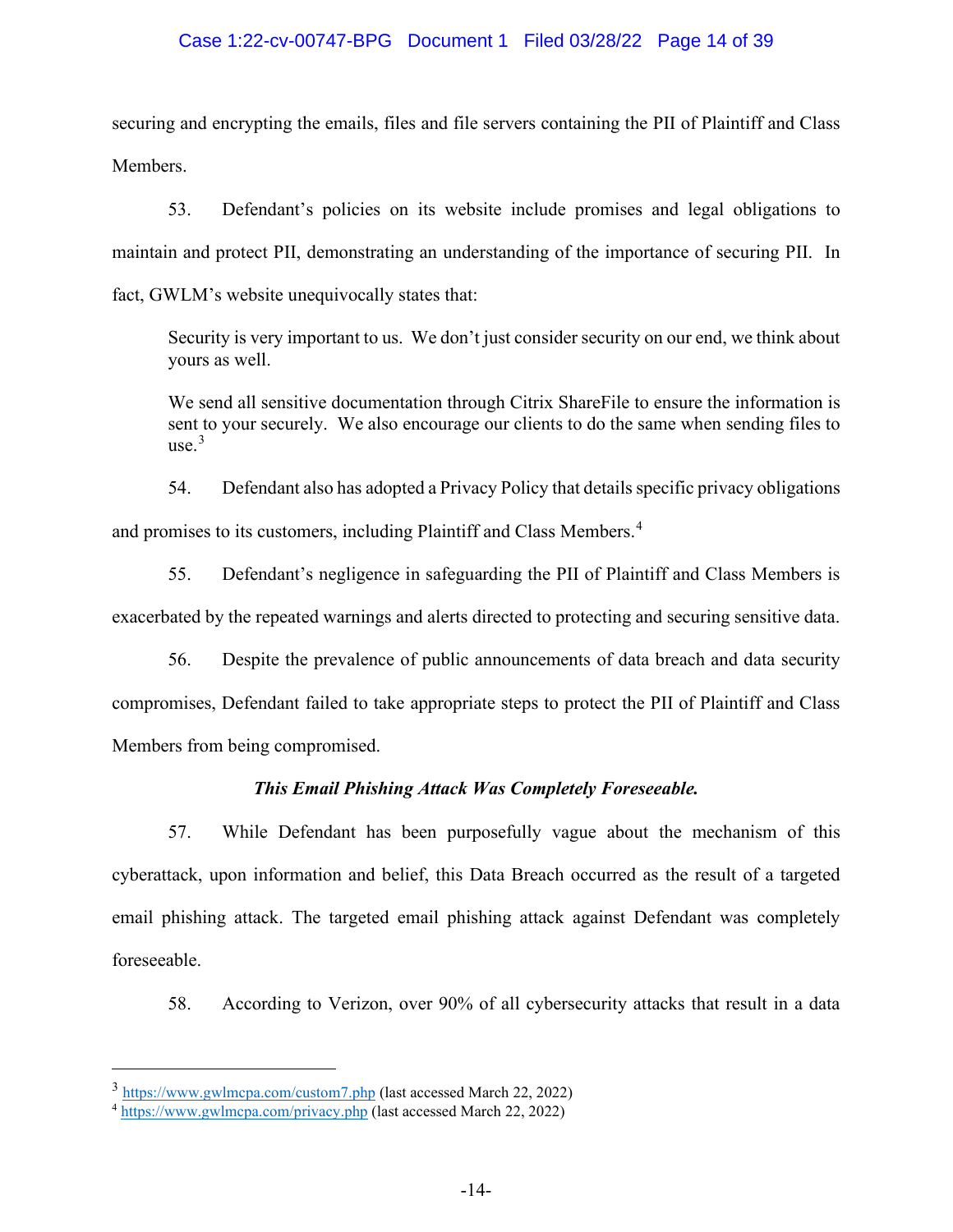### Case 1:22-cv-00747-BPG Document 1 Filed 03/28/22 Page 15 of 39

breach start with a phishing attack.<sup>[5](#page-14-0)</sup>

59. "Phishing is a cyber-attack that uses disguised email as a weapon. In simple terms, phishing is a method of obtaining personal information using deceptive e-mails and websites. The goal is to trick the email recipient into believing that the message is something they want or need — a request from their bank, for instance, or a note from someone in their company — and to click a link or download an attachment."<sup>[6](#page-14-1)</sup> The fake link will typically mimic a familiar website and require the input of credentials. Once input, the credentials are then used to gain unauthorized access into a system.

60. Phishing attacks are among the oldest, most common, and well known form of cyberattack. "It's one of the oldest types of cyberattacks, dating back to the 1990s" and one that every organization with an internet presence is aware."<sup>[7](#page-14-2)</sup> It remains the "simplest kind of cyberattack and, at the same time, the most dangerous and effective."[8](#page-14-3)

61. Phishing attacks are well understood by the cyber-protection community and are generally preventable with the implementation of a variety of proactive measures such as

<span id="page-14-0"></span><sup>5</sup> *Verizon Says Phishing Drives 90% of Cybersecurity Breaches*, Graphus (Jan. 21, 2020), [https://www.graphus.ai/verizon-says-phishing-still-drives-90-of-cybersecurity-breaches/.](https://www.graphus.ai/verizon-says-phishing-still-drives-90-of-cybersecurity-breaches/)

<span id="page-14-1"></span><sup>6</sup> Josh Fruhlinger, *What is Phishing? How This Cyber-Attack Works and How to Prevent It*, CSO Online (Sept. 4, 2020), [https://www.csoonline.com/article/2117843/what-is-phishing-how-this-cyber-attack-works-and-how-to](https://www.csoonline.com/article/2117843/what-is-phishing-how-this-cyber-attack-works-and-how-to-prevent-it.html)[prevent-it.html](https://www.csoonline.com/article/2117843/what-is-phishing-how-this-cyber-attack-works-and-how-to-prevent-it.html) 

<span id="page-14-2"></span><sup>7</sup> *What is phishing? How this cyber attack works and how to prevent it*, CSO Online, February 20, 2020, https://www.csoonline.com/article/2117843/what-is-phishing-how-this-cyber-attack-works-and-how-to-preventit.html (last visited October 28, 2020).

<span id="page-14-3"></span><sup>8</sup> *Phishing*, Malwarebytes, https://www.malwarebytes.com/phishing/ (last visited October 28, 2020).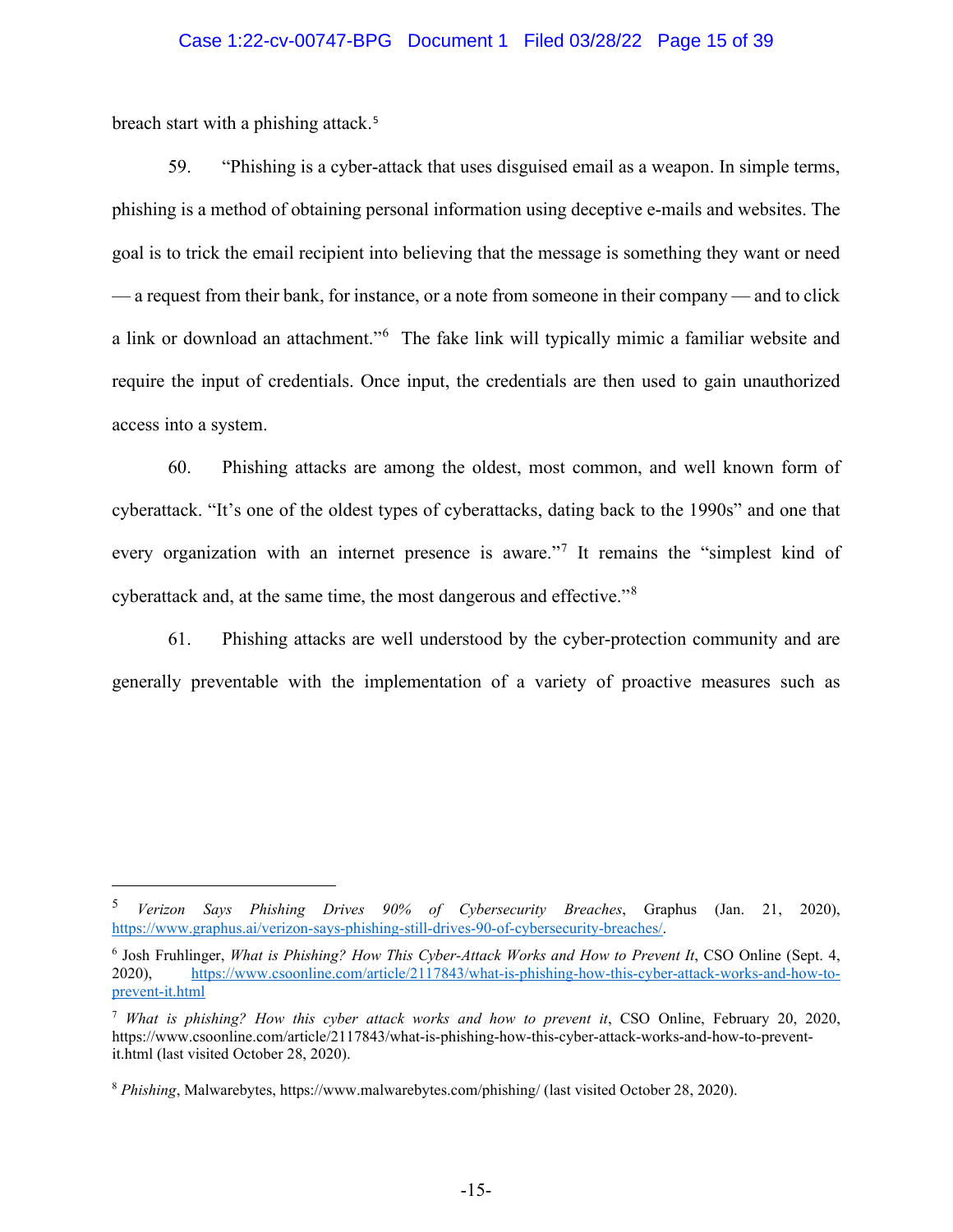### Case 1:22-cv-00747-BPG Document 1 Filed 03/28/22 Page 16 of 39

sandboxing inbound e-mail<sup>[9](#page-15-0)</sup>, inspecting and analyzing web traffic, penetration testing<sup>10</sup>, and employee education, among others.

62. As a sophisticated commercial entity that collects and stores a plethora of PII, an email phishing attack, and the potential harms arising therefrom, was reasonably foreseeable to Defendant.

## *Defendant Knew or Should Have Known of the Risk Because the Accounting Sector is Particularly Susceptible to Cyber Attacks*

63. Defendant knew and understood unprotected or exposed PII in the custody of accounting firms such as Defendant is valuable and highly sought after by nefarious third parties seeking to illegally monetize that PII through unauthorized access, as accounting firms maintain highly sensitive PII, including Social Security numbers and financial information.

64. Moreover, it has been well-reported that the banking/credit/financial services industry is one of the most "at-risk" industries when it comes to cybersecurity attacks.<sup>[11](#page-15-2)</sup> Attacks against the financial sector increased 238% globally from the beginning of February 2020 to the end of April, with some 80% of financial institutions reporting an increase in cyberattacks, according to cyber security firm VMware.

<span id="page-15-0"></span> $9\text{ Sandboxing}$  is an automated process whereby e-mail with attachments and links are segregated to an isolated test environment, or a "sandbox," wherein a suspicious file or URL may be executed safely.

<span id="page-15-1"></span><sup>&</sup>lt;sup>10</sup> Penetration testing is the practice of testing a computer system, network, or web application to find security vulnerabilities that an attacker could exploit. The main objective of penetration testing is to identify security weaknesses. Penetration testing can also be used to test an organization's security policy, its adherence to compliance requirements, its employees' security awareness and the organization's ability to identify and respond to security incident. The primary goal of a penetration test is to identify weak spots in an organization's security posture, as well as measure the compliance of its security policy, test the staff's awareness of security issues and determine whether -<br>and how -- the organization would be subject to security disasters. See - and how -- the organization would be subject to security disasters. *See* https://searchsecurity.techtarget.com/definition/penetration-testing (last visited October 28, 2020).

<span id="page-15-2"></span><sup>11</sup> *See, e.g.,* https://www.agcs.allianz.com/news-and-insights/expert-risk-articles/financialservices-risk-cyber.html.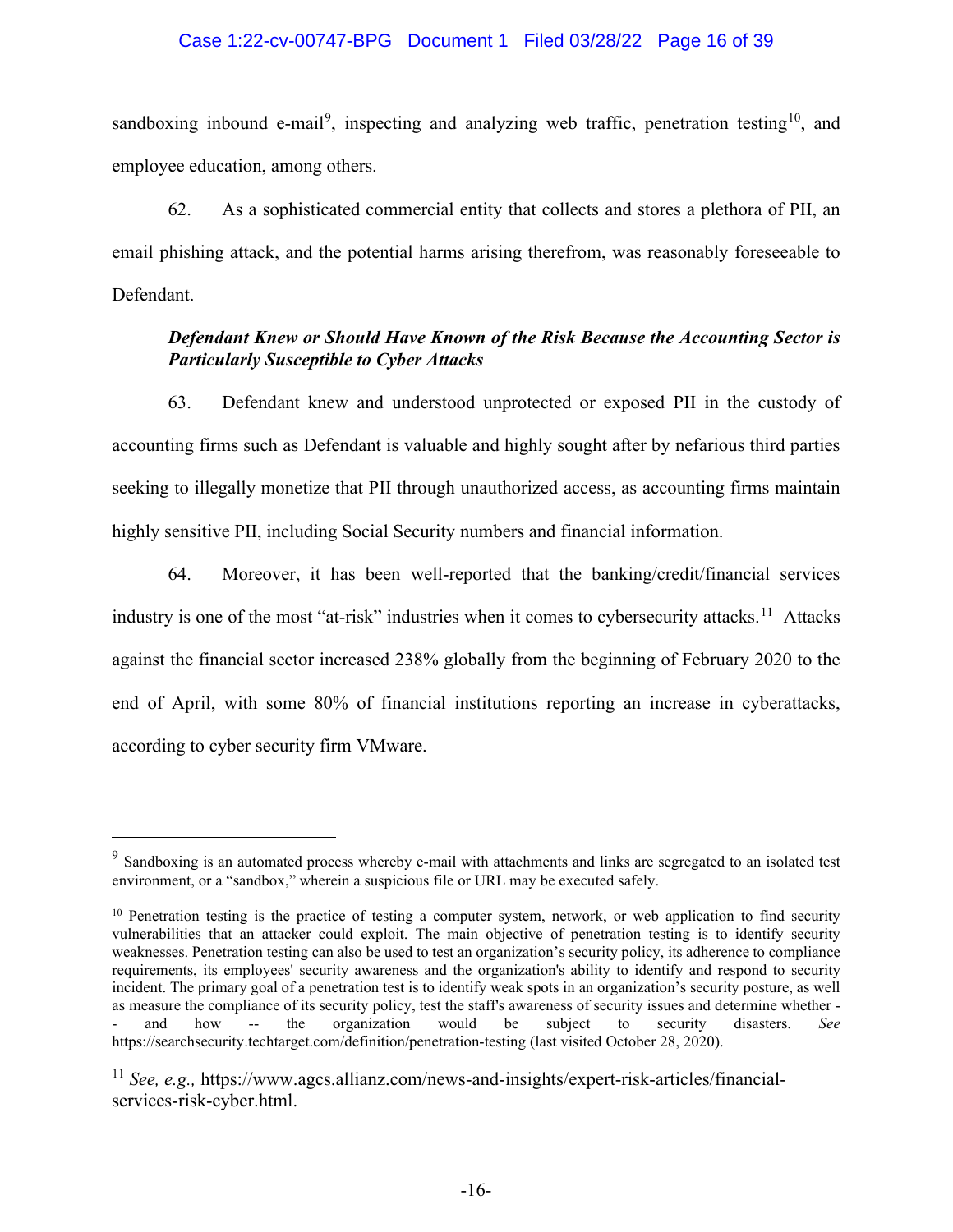## *Value of Personally Identifiable Information*

65. The Federal Trade Commission ("FTC") defines identity theft as "a fraud committed or attempted using the identifying information of another person without authority."[12](#page-16-0) The FTC describes "identifying information" as "any name or number that may be used, alone or in conjunction with any other information, to identify a specific person," including, among other things, "[n]ame, Social Security number, date of birth, official State or government issued driver's license or identification number, alien registration number, government passport number, employer or taxpayer identification number."<sup>[13](#page-16-1)</sup>

66. The PII of individuals remains of high value to criminals, as evidenced by the prices they will pay through the dark web. Numerous sources cite dark web pricing for stolen identity credentials. For example, Personal Information can be sold at a price ranging from \$40 to \$200, and bank details have a price range of \$50 to  $$200$ .<sup>[14](#page-16-2)</sup> Experian reports that a stolen credit or debit card number can sell for \$5 to \$110 on the dark web.<sup>[15](#page-16-3)</sup> Criminals can also purchase access to entire company data breaches from \$900 to \$4,500.[16](#page-16-4)

67. Social Security numbers, for example, are among the worst kind of PII to have stolen because they may be put to a variety of fraudulent uses and are difficult for an individual to change. The Social Security Administration stresses that the loss of an individual's Social Security number, as is the case here, can lead to identity theft and extensive financial fraud:

<span id="page-16-0"></span> $^{12}$  17 C.F.R. § 248.201 (2013).<br> $^{13}$  *Id.* 

<span id="page-16-2"></span><span id="page-16-1"></span><sup>&</sup>lt;sup>14</sup> *Your personal data is for sale on the dark web. Here's how much it costs, Digital Trends, Oct. 16, 2019, <i>available at*: https://www.digitaltrends.com/computing/personal-data-sold-on-the-dark-web-how-much-it-costs/ (last visited Jan. 19, 2022).

<span id="page-16-3"></span><sup>&</sup>lt;sup>15</sup> Here's How Much Your Personal Information Is Selling for on the Dark Web, Experian, Dec. 6, 2017, *available at*: https://www.experian.com/blogs/ask-experian/heres-how-much-your-personal-information-is-selling-for-onthe-dark-web/ (last visited Jan 19, 2022).

<span id="page-16-4"></span><sup>16</sup> *In the Dark*, VPNOverview, 2019, *available at*: https://vpnoverview.com/privacy/anonymous-browsing/in-thedark/ (last visited Jan. 19, 2022).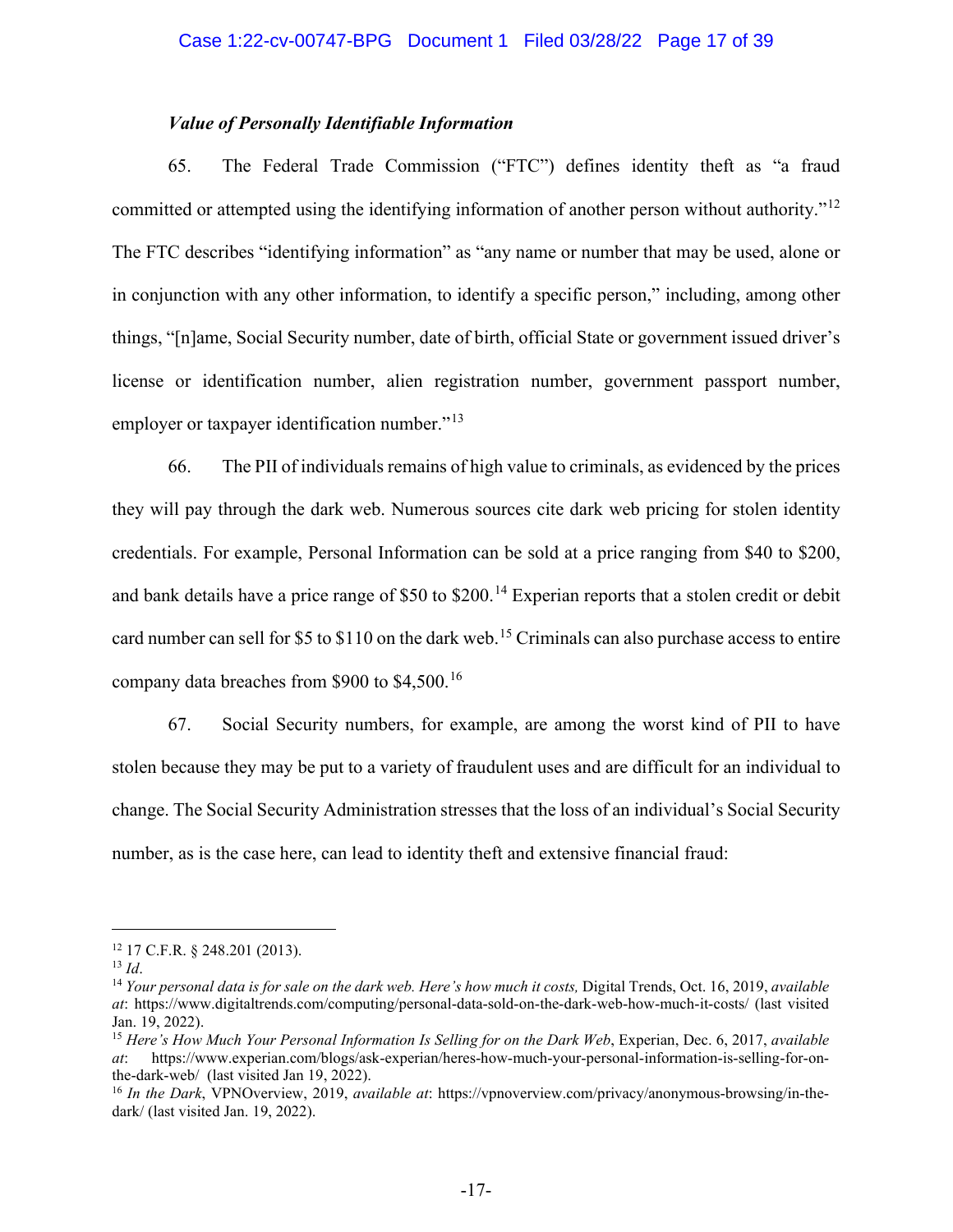### Case 1:22-cv-00747-BPG Document 1 Filed 03/28/22 Page 18 of 39

A dishonest person who has your Social Security number can use it to get other personal information about you. Identity thieves can use your number and your good credit to apply for more credit in your name. Then, they use the credit cards and don't pay the bills, it damages your credit. You may not find out that someone is using your number until you're turned down for credit, or you begin to get calls from unknown creditors demanding payment for items you never bought. Someone illegally using your Social Security number and assuming your identity can cause a lot of problems.<sup>[17](#page-17-0)</sup>

68. What's more, it is no easy task to change or cancel a stolen Social Security number. An individual cannot obtain a new Social Security number without significant paperwork and evidence of actual misuse. In other words, preventive action to defend against the possibility of misuse of a Social Security number is not permitted; an individual must show evidence of actual, ongoing fraud activity to obtain a new number.

69. Even then, a new Social Security number may not be effective. According to Julie Ferguson of the Identity Theft Resource Center, "[t]he credit bureaus and banks are able to link the new number very quickly to the old number, so all of that old bad information is quickly inherited into the new Social Security number."<sup>[18](#page-17-1)</sup>

70. Based on the foregoing, the information compromised in the Data Breach is significantly more valuable than the loss of, for example, credit card information in a retailer data breach because, there, victims can cancel or close credit and debit card accounts. The information compromised in this Data Breach is impossible to "close" and difficult, if not impossible, to change—Social Security number, driver's license number, addresses, and financial information.

71. This data demands a much higher price on the black market. Martin Walter, senior director at cybersecurity firm RedSeal, explained, "Compared to credit card information,

<span id="page-17-0"></span><sup>17</sup> Social Security Administration, *Identity Theft and Your Social Security Number*, *available at*: https://www.ssa.gov/pubs/EN-05-10064.pdf (last visited Jan. 19, 2022).

<span id="page-17-1"></span><sup>18</sup> Bryan Naylor, *Victims of Social Security Number Theft Find It's Hard to Bounce Back*, NPR (Feb. 9, 2015), *available at*: http://www.npr.org/2015/02/09/384875839/data-stolen-by-anthem-s-hackers-has-millionsworryingabout-identity-theft (last visited Jan. 19, 2022).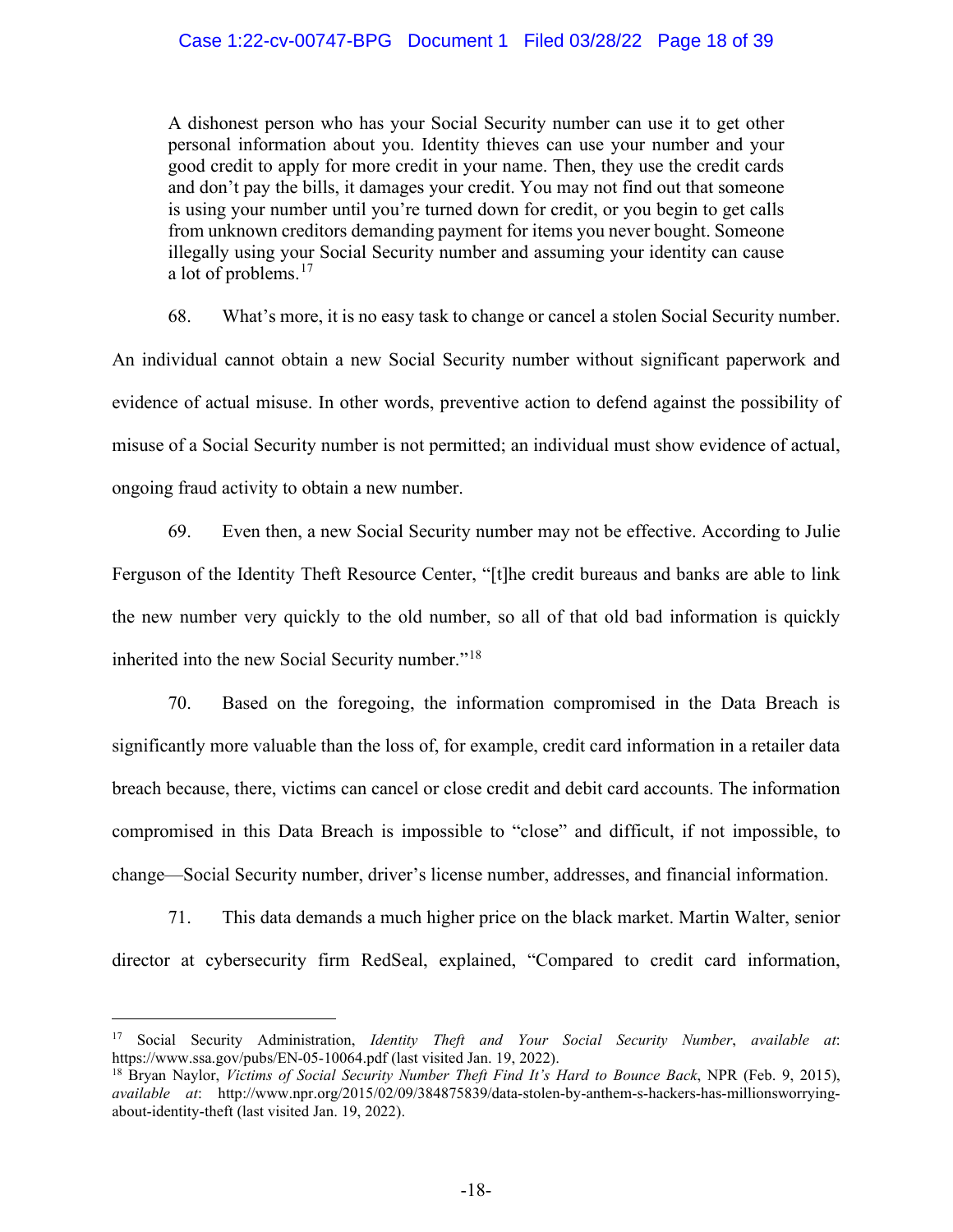# Case 1:22-cv-00747-BPG Document 1 Filed 03/28/22 Page 19 of 39

personally identifiable information and Social Security numbers are worth more than 10x on the black market."<sup>[19](#page-18-0)</sup>

72. Among other forms of fraud, identity thieves may use Social Security numbers to obtain driver's licenses, government benefits, medical services, and housing or even give false information to police.

73. Driver's license numbers are also incredibly valuable. "Hackers harvest license numbers because they're a very valuable piece of information. A driver's license can be a critical part of a fraudulent, synthetic identity – which go for about \$1200 on the Dark Web. On its own, a forged license can sell for around \$200."[20](#page-18-1)

74. According to national credit bureau Experian:

A driver's license is an identity thief's paradise. With that one card, someone knows your birthdate, address, and even your height, eye color, and signature. If someone gets your driver's license number, it is also concerning because it's connected to your vehicle registration and insurance policies, as well as records on file with the Department of Motor Vehicles, place of employment (that keep a copy of your driver's license on file), doctor's office, government agencies, and other entities. Having access to that one number can provide an identity thief with several pieces of information they want to know about you.

Next to your Social Security number, your driver's license number is one of the most important pieces of information to keep safe from thieves. $2<sup>1</sup>$ 

75. According to cybersecurity specialty publication CPO Magazine, "[t]o those

unfamiliar with the world of fraud, driver's license numbers might seem like a relatively harmless

<span id="page-18-0"></span><sup>19</sup> Time Greene, *Anthem Hack: Personal Data Stolen Sells for 10x Price of Stolen Credit Card Numbers*, IT World, (Feb. 6, 2015), *available at*: https://www.networkworld.com/article/2880366/anthem-hack-personal-data-stolen-sellsfor-10x-price-of-stolen-credit-card-numbers.html (last visited Nov. 11, 2021).

<span id="page-18-1"></span><sup>20</sup> https://www.forbes.com/sites/leemathews/2021/04/20/hackers-stole-customers-license-numbers-from-geico-inmonths-long-breach/?sh=3e4755c38658 (last accessed July 20, 2021).

<span id="page-18-2"></span><sup>21</sup> Sue Poremba, *What Should I Do If My Driver's License Number is Stolen?"* (October 24, 2018) <https://www.experian.com/blogs/ask-experian/what-should-i-do-if-my-drivers-license-number-is-stolen/> (last accessed July 20, 2021).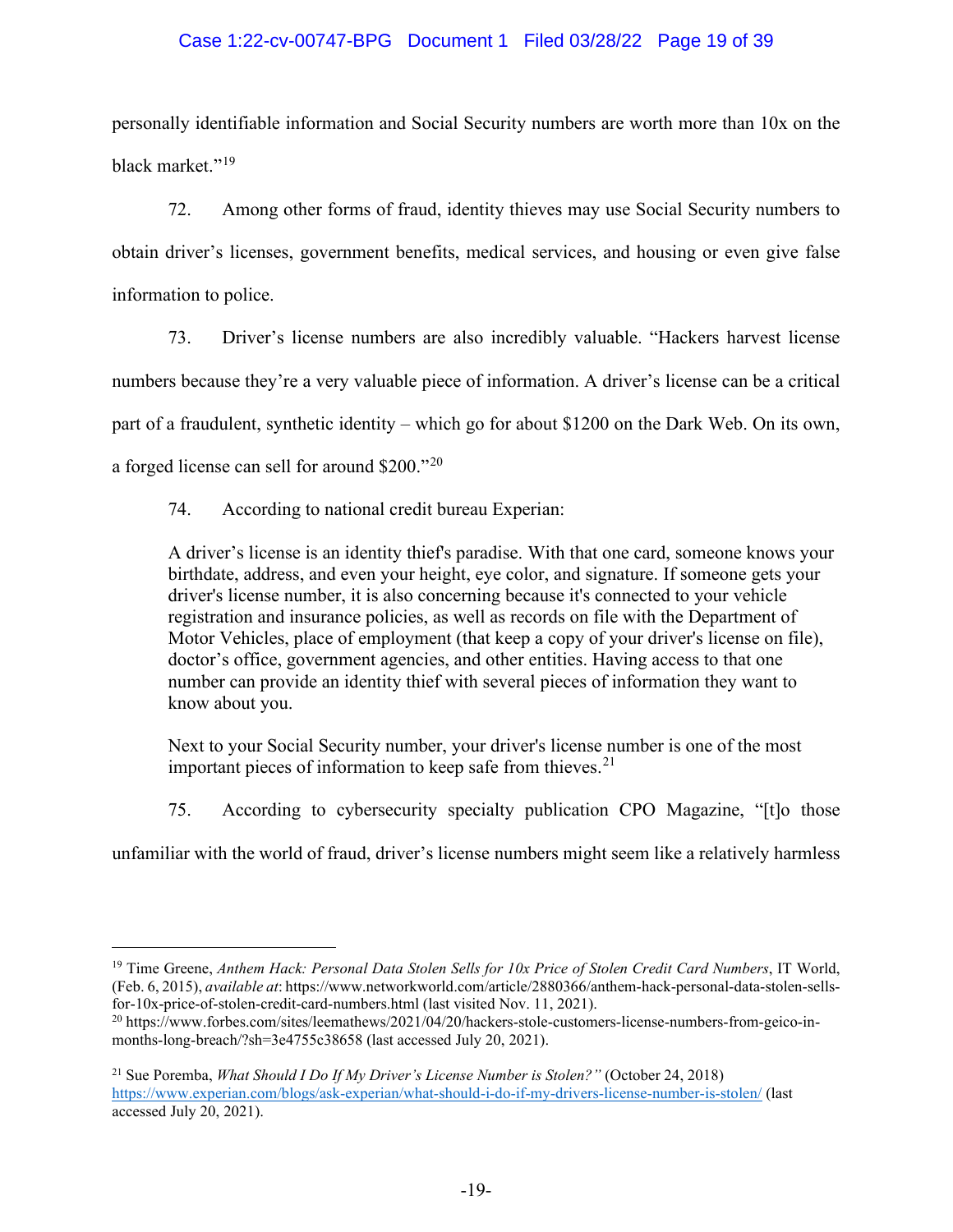# Case 1:22-cv-00747-BPG Document 1 Filed 03/28/22 Page 20 of 39

piece of information to lose if it happens in isolation."[22](#page-19-0) However, this is not the case. As cybersecurity experts point out:

"It's a gold mine for hackers. With a driver's license number, bad actors can manufacture fake IDs, slotting in the number for any form that requires ID verification, or use the information to craft curated social engineering phishing attacks."[23](#page-19-1)

76. Victims of driver's license number theft also often suffer unemployment benefit

fraud, as described in a recent New York Times article.<sup>[24](#page-19-2)</sup>

77. The fraudulent activity resulting from the Data Breach may not come to light for

years.

78. There may be a time lag between when harm occurs versus when it is discovered,

and also between when PII is stolen and when it is used. According to the U.S. Government Accountability Office ("GAO"), which conducted a study regarding data breaches:

[L]aw enforcement officials told us that in some cases, stolen data may be held for up to a year or more before being used to commit identity theft. Further, once stolen data have been sold or posted on the Web, fraudulent use of that information may continue for years. As a result, studies that attempt to measure the harm resulting from data breaches cannot necessarily rule out all future harm.[25](#page-19-3)

79. At all relevant times, Defendant knew, or reasonably should have known, of the

importance of safeguarding the PII of Plaintiff and Class Members, including Social Security numbers, driver's license numbers, and financial account information, and of the foreseeable consequences that would occur if Defendant's data security system and network was breached,

<span id="page-19-0"></span><sup>22</sup> [https://www.cpomagazine.com/cyber-security/geico-data-breach-leaks-drivers-license-numbers-advises](https://www.cpomagazine.com/cyber-security/geico-data-breach-leaks-drivers-license-numbers-advises-customers-to-watch-out-for-fraudulent-unemployment-claims/)[customers-to-watch-out-for-fraudulent-unemployment-claims/](https://www.cpomagazine.com/cyber-security/geico-data-breach-leaks-drivers-license-numbers-advises-customers-to-watch-out-for-fraudulent-unemployment-claims/) (last accessed July 20, 2021).<br>
<sup>23</sup> *Id* 

<span id="page-19-2"></span><span id="page-19-1"></span><sup>&</sup>lt;sup>24</sup> *How Identity Thieves Took My Wife for a Ride, NY Times, April 27, 2021* <https://www.nytimes.com/2021/04/27/your-money/identity-theft-auto-insurance.html> (last accessed July 20, 2021).

<span id="page-19-3"></span><sup>25</sup> *Report to Congressional Requesters*, GAO, at 29 (June 2007), *available at:* https://www.gao.gov/assets/gao-07- 737.pdf (last visited Jan. 19, 2022).